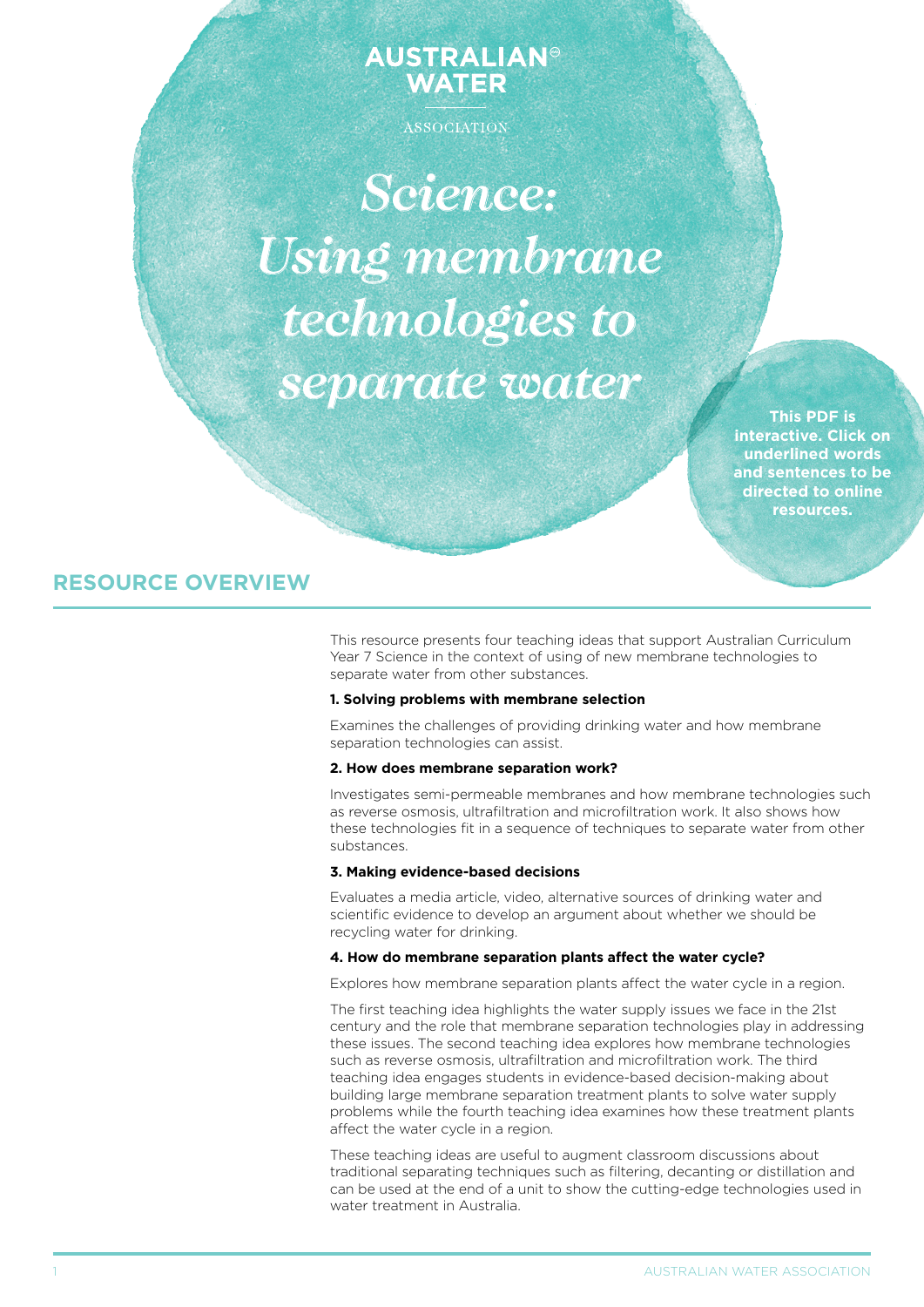These teaching ideas offer students opportunities to:

- brainstorm, generate and discuss ideas using strategies such as think-pairshare and compare-and-contrast
- research different technologies, applications and design solutions
- conduct a simple scientific investigation using a predict-observe-explain strategy
- explore how membrane separation technologies work
- analyse and evaluate information from a range of sources to make evidencebased decisions.



#### **AUStralian curriculum links <sup>1</sup>**

#### **Year 7 Science Understanding**

Chemical sciences

Mixtures, including solutions, contain a combination of pure substances that can be separated using a range of techniques (ACSSU113)

Earth and space sciences

Some of Earth's resources are renewable, including water that cycles through the environment, but others are non-renewable (ACSSU116)

#### **Year 7 Science as a Human Endeavour**

Use and influence of science

Solutions to contemporary issues that are found using science and technology, may impact on other areas of society and may involve ethical considerations (ACSHE120)

People use science understanding and skills in their occupations and these have influenced the development of practices in areas of human activity (ACSHE121)

#### **Years 7 and 8 Design and Technologies**

Knowledge and Understanding

Investigate the ways in which products, services and environments evolve locally, regionally and globally and how competing factors including social, ethical and sustainability considerations are prioritised in the development of technologies and designed solutions for preferred futures (ACTDEK029)

1 Australian Curriculum F–10 v8.2 © © Australian Curriculum, Assessment and Reporting Authority (ACARA) 2010 to present, unless otherwise indicated. This material was downloaded from the Australian Curriculum website ([http://www.australiancurriculum.](http://www.australiancurriculum.edu.au/) [edu.au/](http://www.australiancurriculum.edu.au/)) accessed 1 August 2016 and was not modified. The material is licensed under CC BY 4.0. Version updates are tracked on the Curriculum version history page of the Australian Curriculum website. ACARA does not endorse any product that uses the Australian Curriculum or make any representations as to the quality of such products. Any product that uses material published on this website should not be taken to be affiliated with ACARA or have the sponsorship or approval of ACARA. It is up to each person to make their own assessment of the product, taking into account matters including, but not limited to, the version number and the degree to which the materials align with the content descriptions (where relevant). Where there is a claim of alignment, it is important to check that the materials align with the content descriptions (endorsed by all education Ministers), not the elaborations (examples provided by ACARA).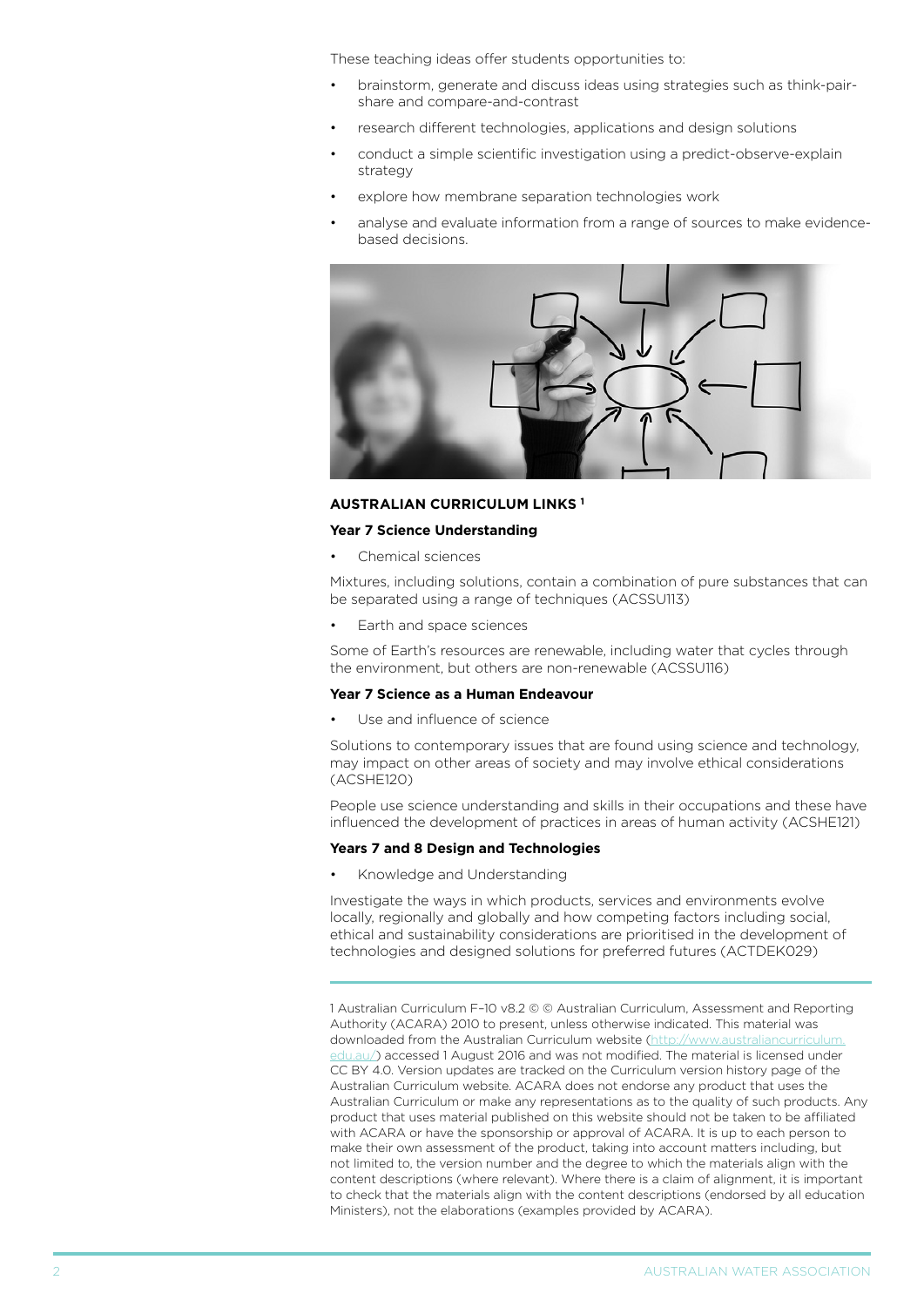#### **1. Solving problems with membrane selection**

Students explore the challenge of supplying safe drinking water globally. They examine where our drinking water comes from as it cycles through the environment and how membrane technologies are used to address problems of water supply and water quality. Specifically, students explore the global distribution of freshwater, the issues related to drinking water supply in developing countries and the concept of a water footprint. They examine the issues relating to drinking water supply in Australia and explain how a range of solutions including membrane separation technologies in seawater desalination and wastewater recycling can assist in providing additional drinking water supplies. Students also research other applications for membrane separation technologies (ACSSU116; ACSHE120; ACSHE121).

#### **1a. What is the drinking water challenge?**

Students briefly explore why drinking water is a precious resource, simple water treatment processes and how to use our water wisely using 'Part 1: What's the problem?' in Enough Water: Fit for drinking (Australian Academy of Science, [Science by Doing](https://www.sciencebydoing.edu.au/index.html) Program).

The teacher guide (M014122), student guide (M014120) and student digital resources (M014121) are available to teachers through [Scootle](http://www.scootle.edu.au/ec/p/home). *Teachers need to register to access this free resource: <www.scootle.edu.au>*

#### **1b. How do membrane separation technologies help?**

Students examine possible solutions to Australia's drinking water supply issues and how membrane separation technologies are used to address some of these issues.

A. Students brainstorm where their drinking water comes from. Ideas could include above-ground sources (reservoirs, dams, rivers, lakes), ocean or groundwater. Encourage more lateral thoughts (e.g. rain, pipes, tanks, bottles, fridge, utility, treatment plant, etc.).

*If you have 25 minutes available, one strategy that encourages students to generate ideas is to expand a think-pair-share activity. Present the problem and ask students to work on the problem individually for five minutes then share their ideas in a group for five minutes before students again consider the problem individually for five minutes. Students then discuss their final list in their groups for five minutes before the group presents their ideas to the class.*

Focus discussion points:

B. What are some solutions to Australia's drinking water supply issues? Using a think-pair-share strategy, ask students to suggest answers to this question. Ideas should include reduce (using the water we have more efficiently), re-use (processing greywater for use), recycle (treating wastewater) and finding new sources such as purifying poor quality groundwater.

New technologies have been devised to treat and purify poor quality water. Explain that one of the new water purification techniques involves the use of sheets of polyamide (synthetic) membranes.

C. Discuss what a semi-permeable membrane is, e.g. a semi-permeable membrane is a thin layer of material that forms a selective barrier. In seawater desalination, for instance, the sea water (source water) is forced through the membrane elements resulting in a permeate stream (freshwater) and concentrate stream (brine). This process of separation is called reverse osmosis. Membranes are also used in other water treatment processes such as wastewater treatment and also in [food and beverage industries](http://www.eufic.org/article/en/food-technology/food-processing/artid/membrane-filtration-food-quality/) (see footnote 2) such as cheese making. There are different types of membranes and different types of membrane separation processes: e.g. reverse osmosis, nanofiltration, ultrafiltration, microfiltration and multi-effect distillation.

<sup>2</sup> European Food Information Council (2005) [<http://www.eufic.org/article/en/food](http://www.eufic.org/article/en/food-technology/food-processing/artid/membrane-filtration-food-quality/)[technology/food-processing/artid/membrane-filtration-food-quality/>](http://www.eufic.org/article/en/food-technology/food-processing/artid/membrane-filtration-food-quality/) Accessed 1 August 2016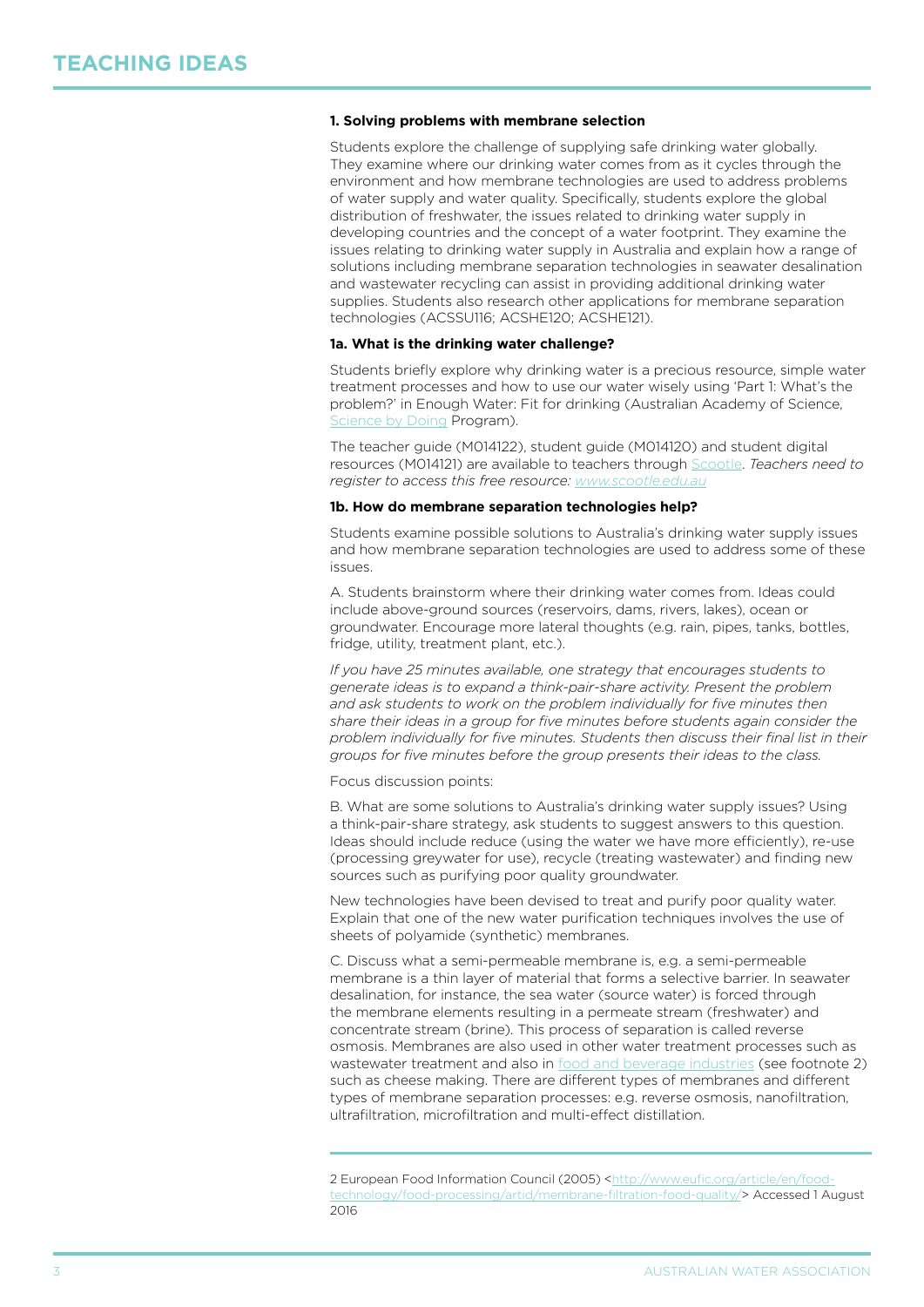D. Play the following video clips featuring membrane technologies and ask students to answer the question: What are the issues being addressed in each video?

a) The first five minutes of [Crystal Clear—the story of desalination](https://www.youtube.com/watch?v=0vEbHPsYrTs) [12:13]. This video talks about the limited supplies of freshwater and the impact of Australia's unpredictable climate (see footnote 3).

b) The first two and half minutes of [Water Recycling at St Marys](https://www.youtube.com/watch?v=xeK0IQV03J0&list=PLE2S1b3s927dMtt7S4THVGOSYWu8Ao354) [5:18]. This video explains the water recycling plant was built to maintain the flow and quality of water in the Hawkesbury–Nepean River system near Sydney and to increase the volume of water in the Warragamba Dam (see footnote 4).

c) Compile a class list of student responses.

Extension: Students use a CORT strategy to analyse these videos (e.g. PMI, OPV, APC, AGO, FIP, etc.).

#### **1c. What are other uses of membrane technologies?**

Providing a climate-independent supply of drinking water through seawater desalination is important, but there are also many other applications for membrane separation technologies. Students should appreciate that there are hundreds of water treatment plants of differing sizes that use membrane treatment technologies in various sectors such as mining, agriculture, power generation, petroleum refining, food processing, pharmaceutical production and wastewater treatment. Students research how membrane separation technologies are used in these industries and applications.

#### **2. How does membrane separation work?**

Students examine how different kinds of membranes work to separate water from other substances (ACSSU113). Students undertake a simple scientific investigation using the semi-permeable membranes of potato cells. They compare reverse osmosis membrane separation with thermal distillation then learn how reverse osmosis fits in a sequence of separation techniques used in space to treat wastewater back to drinking water standard. Students focus on the variety of seawater desalination processes used in large plants around Australia. They compare microfiltration, ultrafiltration and reverse osmosis membrane technologies and explore some of the applications.

#### **2a. Semi-permeable membranes in action**

Students explore how membranes selectively allow water to pass into cells. They observe the effect of placing pieces of fresh potato in potable water and in salty water. This activity can be used as a demonstration, a hands-on group activity or a science inquiry activity where students design their own experimental investigation.

When exposing Year 7 Science students to newer separating techniques, it isn't necessary to fully explain the science behind these membrane technologies i.e. diffusion, osmosis and reverse osmosis. These concepts are covered in later years. However, there is much scope to extend interested students.

A. Cut a large potato into one centimetre slices and cut out potato shapes with a smaller metal cookie cutter. Explain that potatoes are made of tiny cells and that each cell has a membrane. Display a copyright-free image of potato cells—sourced from the internet—and point out the cell membranes. These semipermeable membranes allow water to pass through but not other substances.

B. Use a Predict-Observe-Explain strategy to explore what happens when some potato pieces are soaked in water and in very salty water. Students can record their ideas in their notebooks or you can design a worksheet for students to record their ideas and observations.

Note that a short training module from the Science By Doing program about this strategy is available from **Scootle** using the search term 'Predict-observeexplain'.

4 Sydney Water: Water recycling at St Marys [<https://www.youtube.com/watch?v=xeK0IQ](https://www.youtube.com/watch?v=xeK0IQV03J0&list=PLE2S1b3s927dMtt7S4THVGOSYWu8Ao354) [V03J0&list=PLE2S1b3s927dMtt7S4THVGOSYWu8Ao354>](https://www.youtube.com/watch?v=xeK0IQV03J0&list=PLE2S1b3s927dMtt7S4THVGOSYWu8Ao354)

<sup>3</sup> National Centre of Excellence in Desalination Australia: Crystal Clear—the story of desalination [<https://www.youtube.com/watch?v=0vEbHPsYrTs>](https://www.youtube.com/watch?v=0vEbHPsYrTs)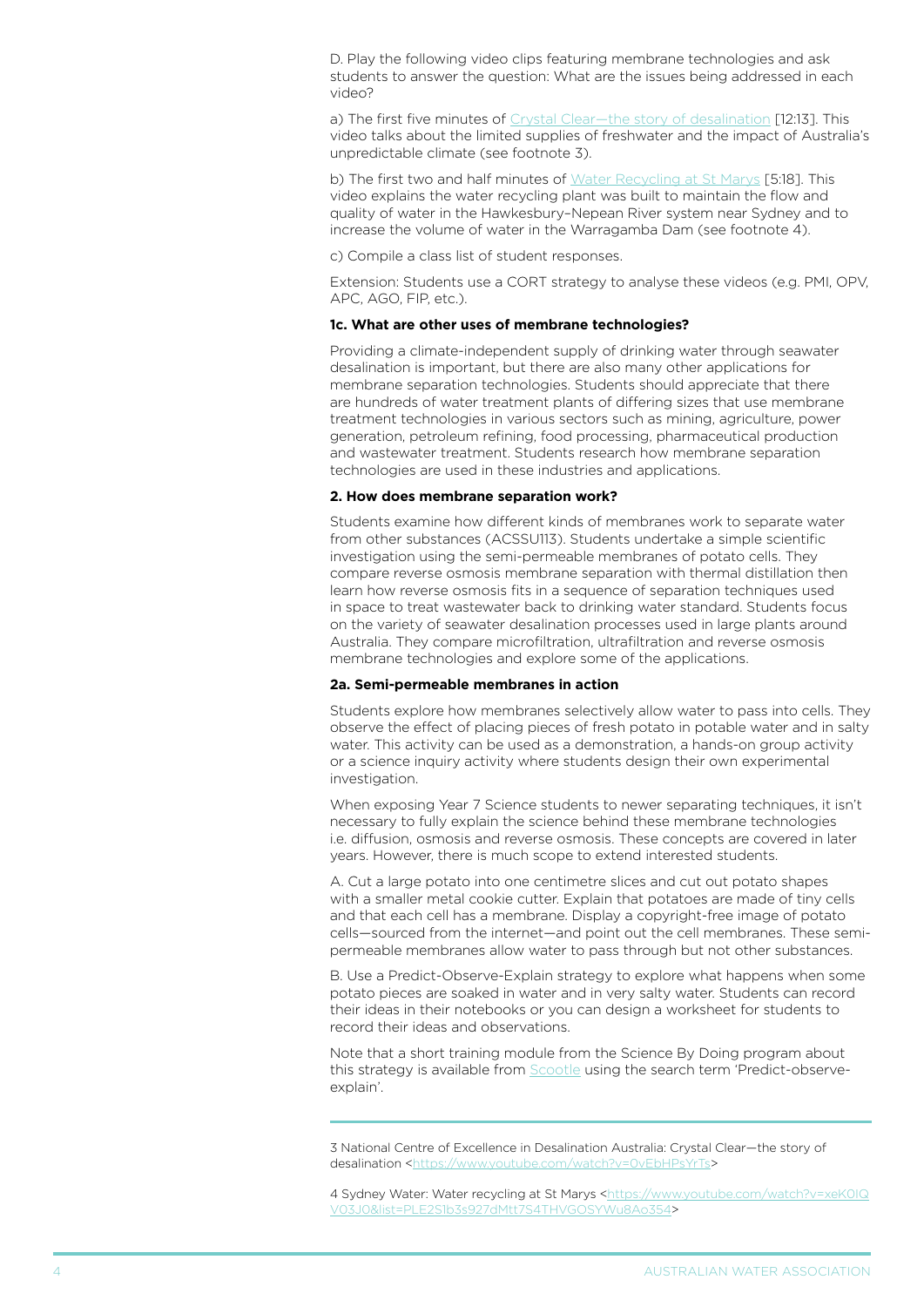Explain that some of the potato shapes will be placed in a bowl with water and some will be placed in a bowl of very salty water. Leave the potato shapes for at least an hour and preferably overnight. Students record their 'Predict' ideas (what they think will happen) and the reasons why they think it will happen.

To make the salty water, stir to dissolve the salt until no more salt can be dissolved and there are a few salt grains in the bottom of the bowl.

C. Students conduct their experiment and record their observations and record their observations and their updated explanation about why it happened.

D. Students discuss whether the water is moving in or out of the cells through the potato cell membranes in water and in salty water.

Extension:

i. The movement of water through a semi-permeable membrane is an example of a process called osmosis. Osmosis can be investigated in many ways i.e. with ziplock bags or dialysis tubing. One experiment using dialysis tubing can be found in the student guide of 'Part 4: What's in your water?' in 'Enough Water: Fit for drinking' resource published by the Australian Academy of Science [Science by Doing](https://www.sciencebydoing.edu.au/index.html) Program.

The teacher guide (M014122), student guide (M014120) and student digital resources (M014121) are available to teachers through [Scootle](http://www.scootle.edu.au/). *Teachers need to register to access this free resource: <www.scootle.edu.au>*

ii. To design a 'fair test', students predict what will happen if some of the variables are changed: for example, if different solutions are used (iced water, saltier water, sugar-sweetened water, coke, milk, honey).

iii. Investigate applications of osmosis in the natural world—plants (e.g. mangroves) and animals (e.g. supraorbital gland).

iv. Students research the link between drinking sea water and osmosis.

#### **2b. How does reverse osmosis membrane separation work?**

Students examine how reverse osmosis works in the context of seawater desalination. While distillation is the oldest method of separating water from sea water or salty groundwater, all large desalination plants in Australia utilise reverse osmosis (RO) membrane separation technology—which uses much less energy than thermal desalination (distillation) processes.

A. Play the rest of the [Crystal Clear—the story of desalination](https://www.youtube.com/watch?v=0vEbHPsYrTs) video [4:50-12:13] to introduce how the reverse osmosis process works.

B. From the information provided in the video, ask students to compare and contrast distillation and reverse osmosis. Students could use a compare and contrast chart by drawing two intersecting circles (Figure 1). Play the video segment again so that the students can capture the key points.



*[Figure 1](http://www.australiancurriculum.edu.au/science/curriculum/f-10?layout=1#level7) Compare and contrast chart*

The video mentioned that the reverse osmosis membranes used in the desalination process worked in a similar way to the kidney. Reverse osmosis membranes are manufactured synthetically but membranes also occur in nature. All our cells and the cells of other organisms are enclosed by a semi-permeable membrane, which means they let certain substances through but not others (see Activity 2a).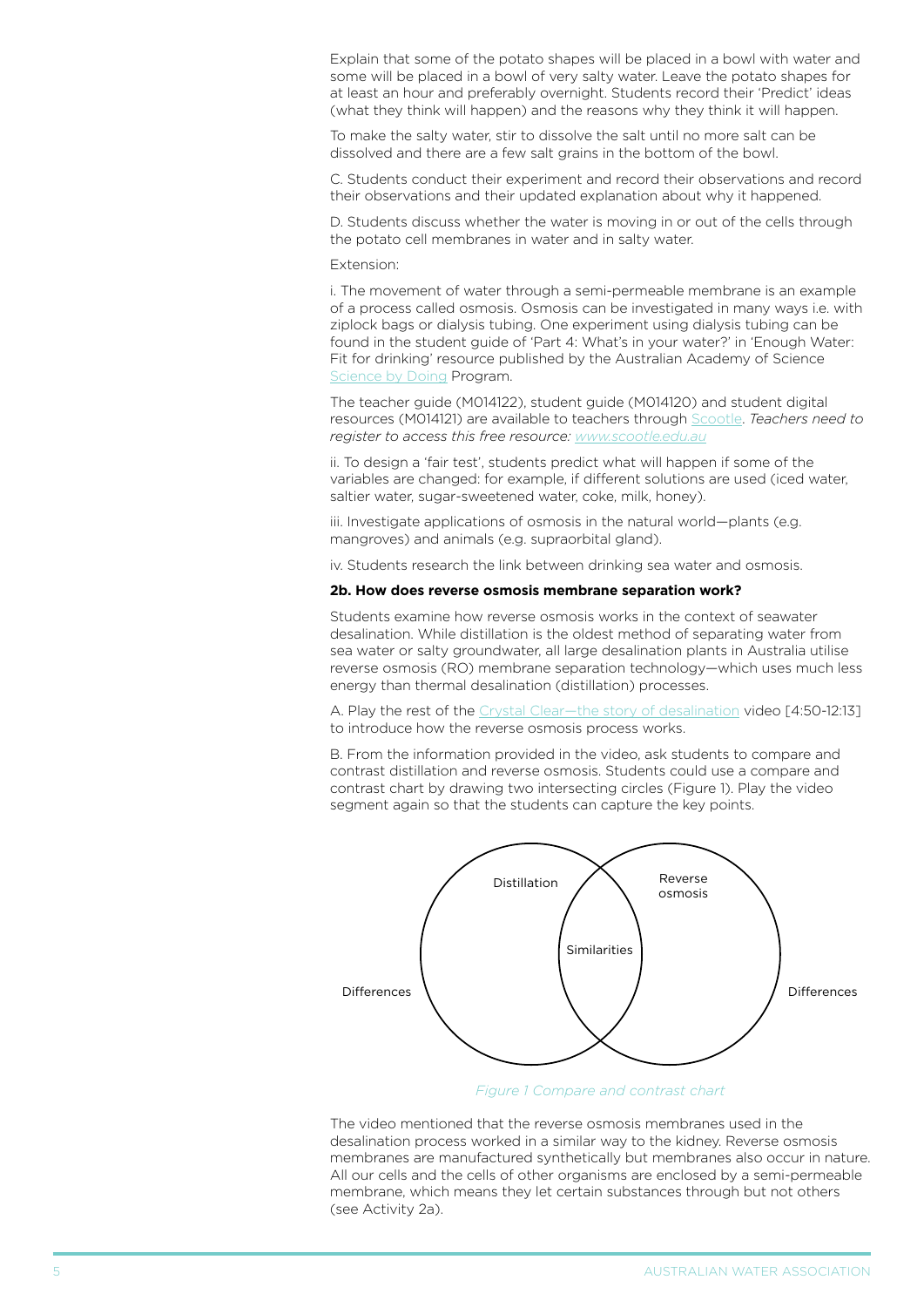#### **2c. Reverse osmosis for wastewater recycling in space**

Students explore how reverse osmosis (RO) is one of a series of techniques used in space travel to treat wastewater to drinking water standard.

Play the [Unzipping the secret to water in space](http://splash.abc.net.au/home#!/media/1341894/unzipping-the-secret-to-water-in-space) video [6:29] which explains how water is separated from other contaminants in wastewater treatment (see footnote 5). Record the sequence of treatment processes featured on a board: microfiltration, reverse osmosis, ion exchange, granular activated carbon.

Explain that microfiltration is another membrane technology.

*The first two minutes of the video talks about the water produced when launching a rocket. Not really relevant to this topic but interesting for students.*

#### **2d. How do seawater desalination plants work?**

While reverse osmosis is the key separation technique in seawater desalination plants, it is only one of a series of treatment processes used to separate water from a salty source. In this activity, students examine the treatment processes used in a range of seawater desalination plants.

A. To explore how reverse osmosis is used in seawater desalination, play the rest of the [Crystal clear—the story of desalination](https://www.youtube.com/watch?v=0vEbHPsYrTs) video [4:50-10:30]. Record the sequence of treatment processes featured on a board: intake, pre-treatment, reverse osmosis, post-treatment, energy recovery, outfall and diffuser system. Compare the treatment processes with those recorded in Activity 2c for recovering drinking water from wastewater in space. Microfiltration (MF) or Ultrafiltration (UF) are also used in the desalination process. Ask students to predict which treatment process mentioned in the 'Crystal clear' video involves ultrafiltration (pre-treatment).

B. Students can then investigate their closest large seawater desalination plant (see links below). Students, working in groups, explore the virtual tours and video segments:

- Perth – [Perth Seawater Desalination Plant \(Kwinana\)](https://www.youtube.com/watch?v=qAcxK5mYtSc) <sup>6</sup>
- **Sydney [Kurnell Desalination Plant](https://www.youtube.com/watch?v=TRGxk7-rCE0&feature=youtu.be)**  $^7$
- Gold Coast  $-$  [Tugan Desalination Plant](http://www.seqwater.com.au/education/virtual-tour/desalination)  $8$
- $A$ delaide — [Port Stanvac Desalination Plant](http://www.sawater.com.au/community-and-environment/our-water-and-sewerage-systems/water-sources/desalination/adelaide-desalination-plant-adp)  $9$
- Melbourne [Wonthaggi Desalination Plant](http://www.aquasure.com.au/desalination-plant)<sup>10</sup>

#### Extension:

i. Construct a compare and contrast table to show the different processes used at each seawater desalination plant.

ii. Draw a process flow diagram showing the flow of water through each stage of the desalination process. Reverse osmosis uses more energy than other types of water treatment and engineers have designed energy recovery devices (ERDs) to address this issue. These ERDs use the flow of the water to recover more than 50% of the energy invested and are an important part of a desalination plant's operation. Watch this short video explaining how the [ERI Pressure Exchanger](https://www.youtube.com/watch?v=udffed4Pq3g) [3:50] works (see footnote 11 on next page).

5 ABC Splash: Unzipping the secret to water in space [<http://splash.abc.net.au/home#!/](http://splash.abc.net.au/home#!/media/1341894/unzipping-the-secret-to-water-in-space) [media/1341894/unzipping-the-secret-to-water-in-space](http://splash.abc.net.au/home#!/media/1341894/unzipping-the-secret-to-water-in-space)>

6 Water Corporation Western Australia: Perth Seawater Desalination Plant [<https://www.](https://www.youtube.com/watch?v=qAcxK5mYtSc) [youtube.com/watch?v=qAcxK5mYtSc](https://www.youtube.com/watch?v=qAcxK5mYtSc)>

7 Sydney Desalination Plant [<https://www.youtube.com/watch?v=TRGxk7](https://www.youtube.com/watch?v=TRGxk7-rCE0&feature=youtu.be) [rCE0&feature=youtu.be>](https://www.youtube.com/watch?v=TRGxk7-rCE0&feature=youtu.be)

8 Seqwater: Gold Coast Desalination [<http://www.seqwater.com.au/education/virtual](http://www.seqwater.com.au/education/virtual-tour/desalination)[tour/desalination>](http://www.seqwater.com.au/education/virtual-tour/desalination)

9 SA Water: Adelaide Desalination Plant [<http://www.sawater.com.au/community-and](http://www.sawater.com.au/community-and-environment/our-water-and-sewerage-systems/water-sources/desalination/adelaide-desalination-plant-adp)[environment/our-water-and-sewerage-systems/water-sources/desalination/adelaide](http://www.sawater.com.au/community-and-environment/our-water-and-sewerage-systems/water-sources/desalination/adelaide-desalination-plant-adp)[desalination-plant-adp](http://www.sawater.com.au/community-and-environment/our-water-and-sewerage-systems/water-sources/desalination/adelaide-desalination-plant-adp)>

10 Aquasure: Victorian Desalination Project <[http://www.aquasure.com.au/desalination](http://www.aquasure.com.au/desalination-plant)[plant>](http://www.aquasure.com.au/desalination-plant)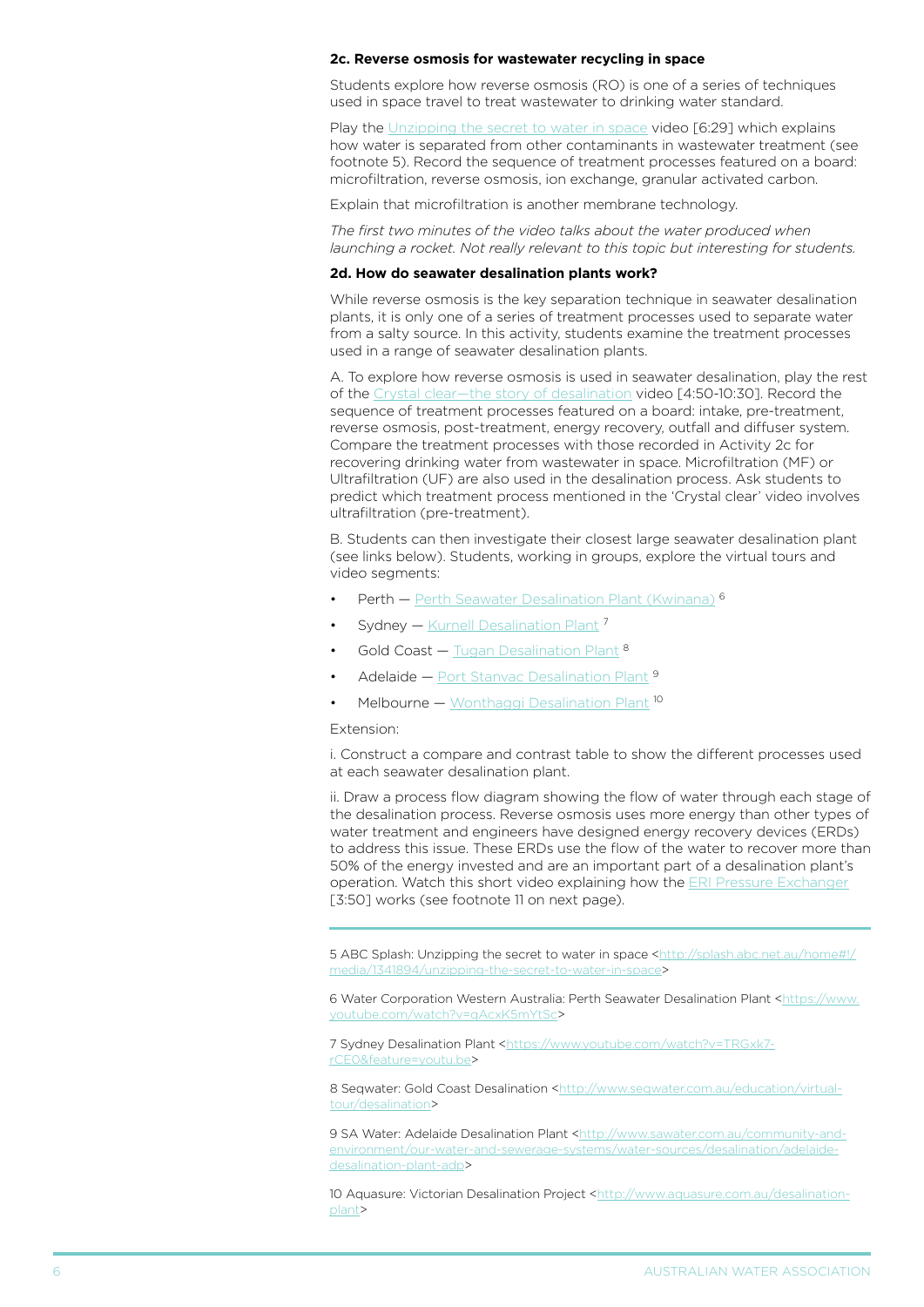#### **2e. How do microfiltration and ultrafiltration membranes work?**

Students focus on microfiltration/ultrafiltration and their applications.

A. Review how microfiltration was used in the Unzipping the secret of water [in space](http://splash.abc.net.au/home#!/media/1341894/unzipping-the-secret-to-water-in-space) video (Activity 2c). Explain that, in contrast to reverse osmosis technology, microfiltration membranes work more like everyday filters. The membranes have tiny pores which filter substances based on the size of the molecules. Microfiltration membranes have a pore size of approximately 0.1-3 microns while ultrafiltration membranes have a pore size of approximately 0.01- 0.1 microns. One micron (or micrometre) is one-thousandth of a millimetre in length and an average human hair has a diameter of 100 microns. Apart from water treatment, microfiltration and ultrafiltration are also used in a wide range of applications.

B. View the [Ultrafiltration at St Mary's Water Recycling Plant](https://www.youtube.com/watch?v=Ge6RT6eAXDA&list=PLE2S1b3s927dMtt7S4THVGOSYWu8Ao354&index=4) video [4:01] to see how the ultrafiltration process works at the St Marys plant in Sydney, NSW (see footnote 12). While they watch the video, ask students to consider how ultrafiltration (or microfiltration) differs from reverse osmosis (e.g. they operate at lower pressure, the membranes have simpler molecular structure than the more complex reverse osmosis membranes).

Extension: Students investigate electrodialysis, forward osmosis or multi-effect distillation as emerging separation technologies and how they might be used.

#### **3. Making evidence-based decisions**

Students examine how science can inform decisions about controversial issues (ACSHE120). The construction of large seawater desalination or potable water recycling plants can be contentious and attract significant political and media attention. It should be noted that all the separation technologies mentioned in this guide have application in both seawater desalination and water recycling. Teachers should encourage discussion about the application of the technology. Students are encouraged to consider differing opinions as they make their own evidence-based decisions.

In this activity, students read media articles, view a Catalyst video segment and investigate a range of water source options before they develop an argument about whether we should be recycling water for drinking.

Students work through 'Part 5: How can science help us make evidence-based decisions?' and 'Part 6: How might you defend your position?' in the Enough Water: Fit for drinking resource published by the Australian Academy of Science, [Science by Doing](https://www.sciencebydoing.edu.au/index.html) Program. The teacher guide (M014122), student guide (M014120) and student digital resources (M014121) are available to teachers through Scootle. *Teachers need to register to access this free resource: [www.](www.scootle.edu.au) [scootle.edu.au.](www.scootle.edu.au) The 'Enough water: fit for drinking' resources are also available free of charge from the [Science by Doing](https://www.sciencebydoing.edu.au/) home page. You will need to register.*

#### **4. How does membrane separation affect the water cycle?**

In previous activities in this guide, students discussed some of the human impacts on the natural water cycle: building dams, water treatment plants and the environmental effects of wastewater (effluent) outflow. This teaching idea uses students' understanding about the natural and human water cycle in their region to evaluate the effects that large membrane separation treatment plants (e.g. water recycling, desalination, mine water processing) have on their water cycle (ACSSU113; ACTDEK029).

If you don't have a large membrane separation plant in your region, you can conduct this activity as a hypothetical or choose another area as a case study. For the case study option, you will need to spend some time setting up the context for the students.

A. Review student ideas about the water cycle in your region of interest by brainstorming the different pathways water takes as it cycles through the region. Incorporate relevant natural and human elements such as clouds, rain,

<sup>11</sup> ERI pressure exchanger [<https://www.youtube.com/watch?v=udffed4Pq3g>](https://www.youtube.com/watch?v=udffed4Pq3g)

<sup>12</sup> Sydney Water: Ultrafiltration at St Marys Water Recycling Plant [<https://www.youtube.](https://www.youtube.com/watch?v=Ge6RT6eAXDA&list=PLE2S1b3s927dMtt7S4THVGOSYWu8Ao354&index=4) [com/watch?v=Ge6RT6eAXDA&list=PLE2S1b3s927dMtt7S4THVGOSYWu8Ao354&ind](https://www.youtube.com/watch?v=Ge6RT6eAXDA&list=PLE2S1b3s927dMtt7S4THVGOSYWu8Ao354&index=4)  $ex=4$